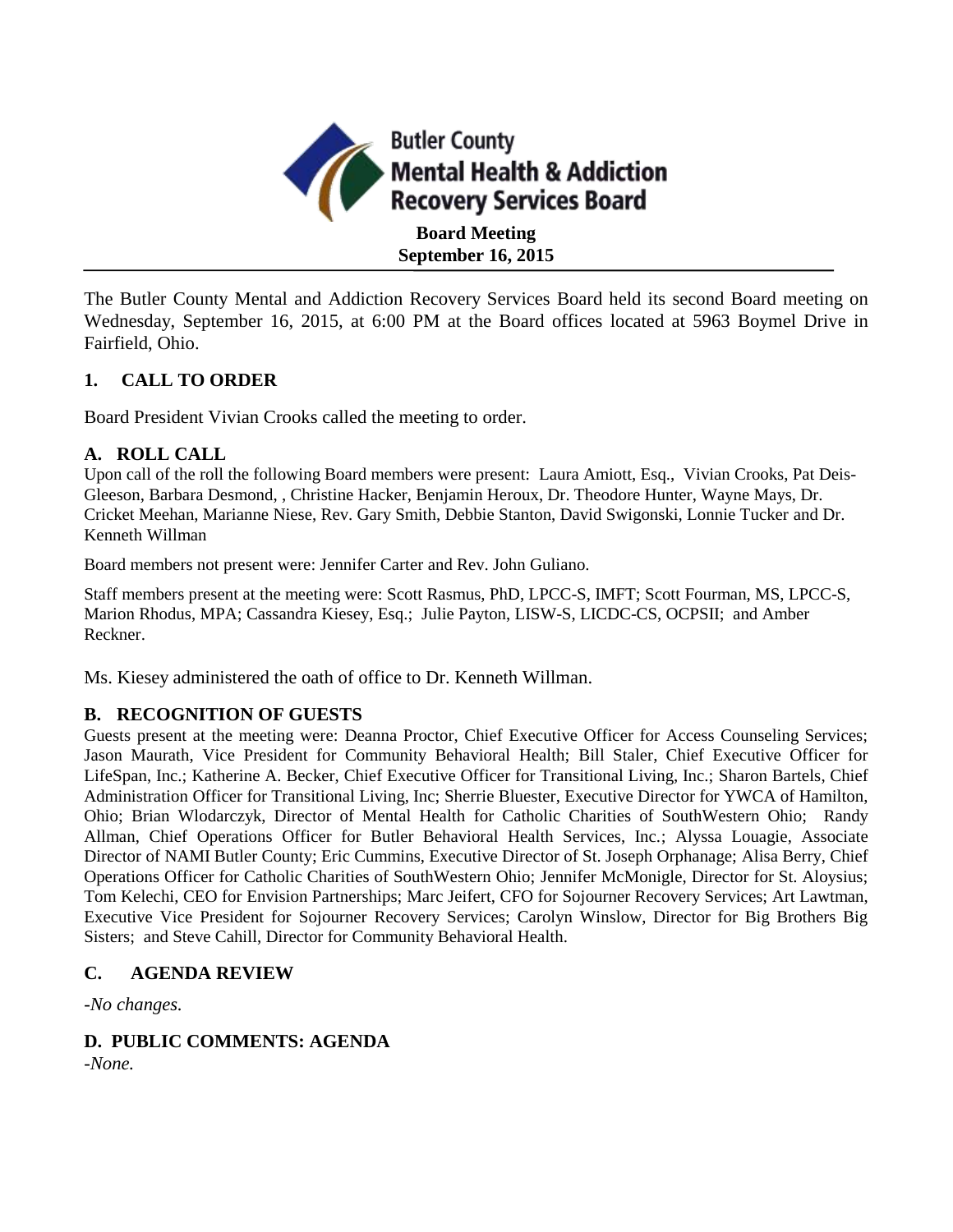# **2. BOARD COMMUNICATIONS/ANNOUNCEMENTS**

Dr. Rasmus provided his Executive Director report to the Board. Suicide Prevention Week was September 7-14, 2015. The Board distributed over 1,000 crisis hotline posters in all Butler County schools.

Dr. Rasmus distributed two articles concerning the deaths of two women due to mental illness and substance abuse. An 18 year old Middletown girl died of a heroin overdose, and her parents are volunteering to help educate the community about this horrible epidemic.

An article concerning the Butler County Guardianship program operated by LifeSpan, Inc. was distributed.

Finally, Board members received information regarding prevention within a Recovery-Oriented System of Care distributed by the Ohio Association of County Behavioral Health Authorities.

## **3. BOARD MINUTES**

- **A. Mental Health Board Meeting Minutes June 17, 2015**
- **B. Alcohol and Drug Addiction Services Board Meeting Minutes June 18, 2015**
- **C. BC MHARS Board Meeting Minutes July 1, 2015**

**Ms. Hacker motioned and Ms. Desmond seconded approval of the above listed Board meeting minutes. The vote carried the motion.**

## **4. ADDICTION RECOVERY SERVICES COMMITTEE**

## **A. ARS Committee Meeting Minutes September 3, 2015**

## **Ms. Desmond moved to approve the ARS Committee Meeting Minutes for September 3, 2015. Mr. Heroux seconded the motion. The vote carried the motion.**

## **B. Marijuana Ballot Initiative**

The Committee requested information about the amount of Boards that have taken a stance against the November Marijuana Ballot Initiative and what language they used in their resolutions. The Ohio Association of County Behavioral Health Authorities' attorney has provided a legal opinion about Boards taking a stance on this amendment. Dennis P. Will, the Prosecuting Attorney of Lorain County, Ohio, has also provided a legal opinion.

Discussion followed about the wording of the position statement and the need for the statement to be available to the public as soon as possible. It was noted that the position statement could be changed at any time at a regular meeting of the Board if additional time is required to add wording to the statement.

#### **Ms. Irwin moved and Mr. Tucker seconded the following position statement on the Use of Marijuana:**

# **POSITION ON THE USE OF MARIJUANA**

**The Butler County Mental Health and Addiction Recovery Services Board believes that the use of marijuana is not benign – which is consistent with major medical organizations – as studies clearly outline the physical harm of marijuana, including risk of psychotic disease, and that adolescents are especially vulnerable to its many known adverse effects.**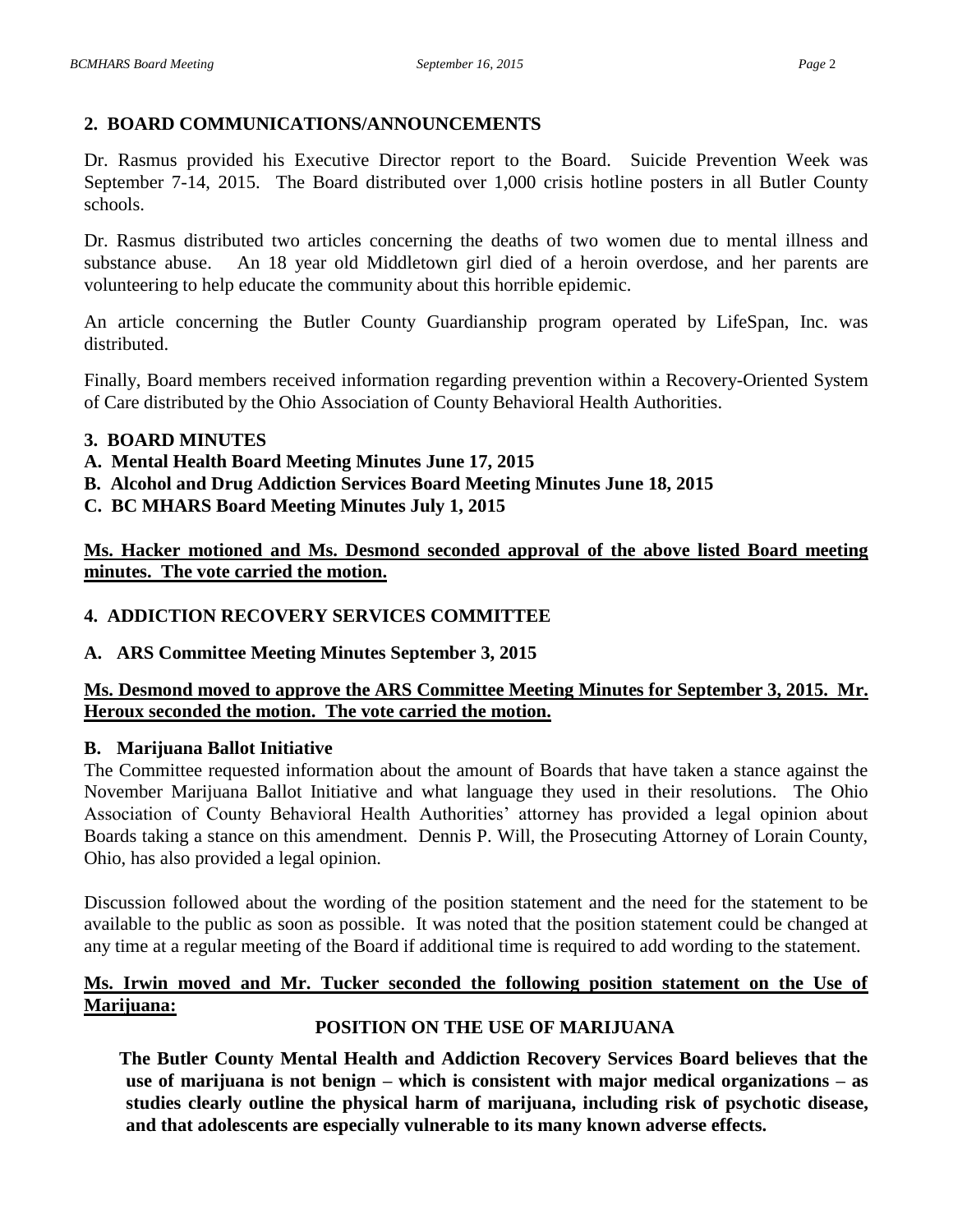**The Board encourages people to examine the ramifications on society, including exacerbating a current problem of employers not being able to hire candidates or retain employees because of failed drug tests, decreased adolescent perceptions of marijuana's harmful effects, and a potential increase of individuals developing addictions to marijuana and other drugs.**

**The Board also believes that marijuana for medicinal purposes be subject to the same research, consideration, and quality control as any other approved medication under the standards of the U.S. Food and Drug Administration (FDA).**

#### **The vote carried the motion.**

#### **C. ADAS Revenue/Proposal Allocations**

Since the ADAS Board meeting in June, there have been changes to the AOD allocations. Flexible funding from the state has been diverted to AOD services to help backfill funding reductions on this side of the Board.

#### **Mr. Tucker moved to approve the proposed allocations for ADAS revenue. Dr. Willman seconded the motion. The vote carried the motion.**

#### **D. Susan Lipnickey Opiate Task Force FY 2016 Contract**

This contract is for Susan Lipnickey's consultation services for the facilitation of the Opiate Task Force. The cost of this contract shall not exceed \$6,000.

#### **Mr. Heroux moved to approve the Susan Lipnickey Opiate Task Force contract for FY 2016. Ms. Stanton seconded the motion. The vote carried the motion.**

#### **E. Talbert House Adolescent Residential Treatment FY 2016 Contract**

This contract is for Talbert House to facilitate adolescent residential addictions treatment through either the Passages or Alternatives residential treatment programs. The cost of the contract shall not exceed \$56,405.

#### **Ms. Desmond moved to approve the Talbert House Adolescent Residential Treatment contract for FY 2016. Ms. Hacker seconded the motion. The vote carried the motion.**

#### **F. Public Health Initiative – Middletown Needle Exchange Project**

This public health initiative has been proven to reduce the risks of HIV, hepatitis, and serious bacterial infections. It is the recommendation of the Addiction Recovery Services Committee to approve allocating \$15,000 for the Middletown Needle Exchange Project Public Health Initiative provided that the other sources of funding for the project are realized.

## **Mr. Heroux moved to approve the Middletown Needle Exchange Project Public Health Initiative provided that the other sources of funding for the project are realized. Ms. Deis-Gleeson seconded the motion. The vote carried the motion.**

#### **G. Colerain Township Model- Quick Response Team**

The Quick Response Team of Colerain Township is a model that provides follow-up to heroin/opiate overdose situations. The goal is to reduce overdose related death, reduce repeated overdoses per victim, increase education for victims and families on available resources, increase support network for victims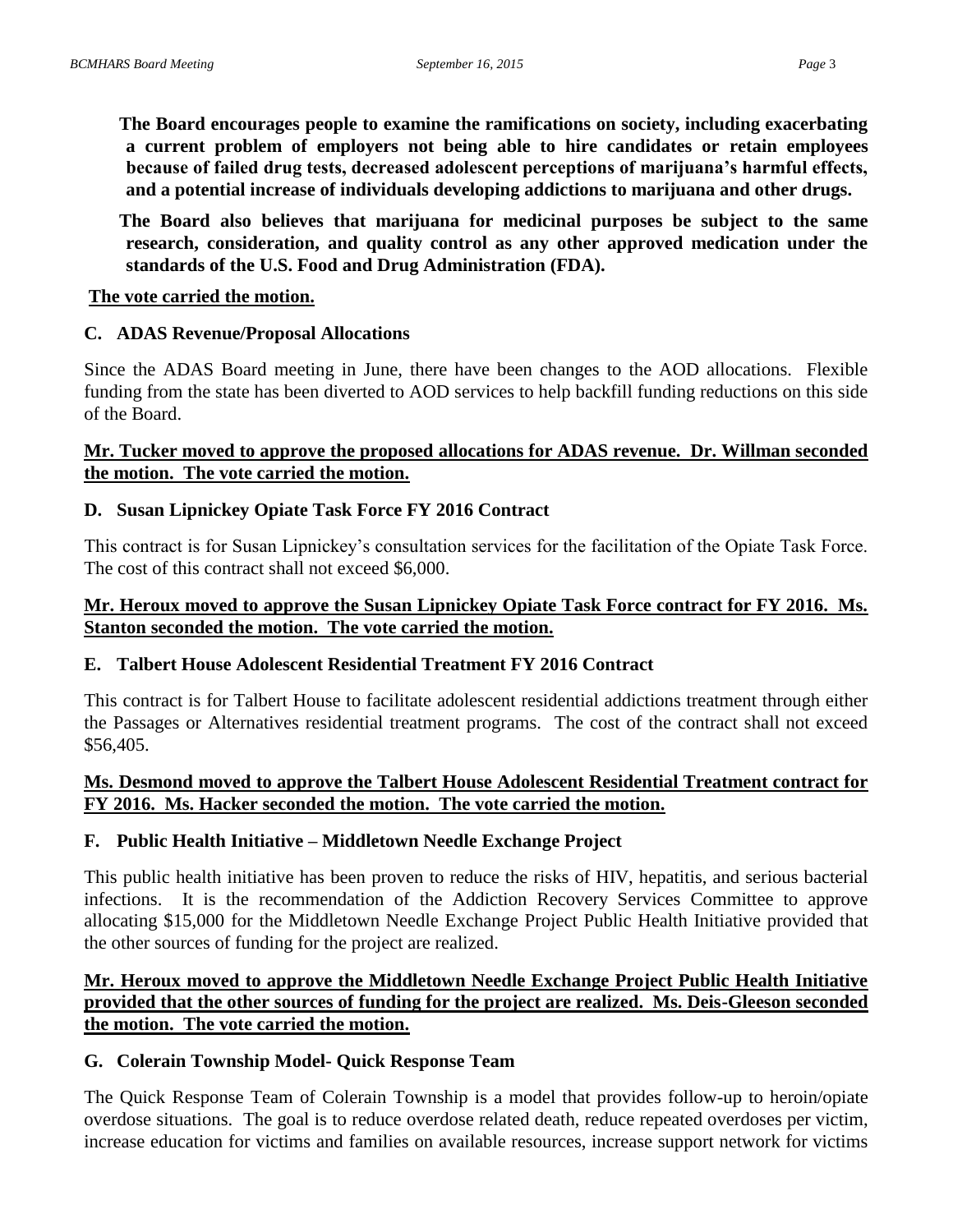and families and increase intelligence gathering for Law Enforcement investigations. Two cities in Butler County, Hamilton & Middletown, are considering piloting this model.

# **5. MENTAL HEALTH PROGRAM COMMITTEE**

#### **A. MH Program Committee Meeting Minutes September 9, 2015**

## **Dr. Hunter motioned and Dr. Meehan seconded the motion to approve the MH Program Committee Meeting Minutes for September 9, 2015. The vote carried the motion.**

#### **6. NEW BUSINESS**

#### **A. State Hospital Update**

Mr. Fourman presented the State Hospital Update to the Board. August's bed day usage at the state hospital was 5 civil beds and 16 forensic beds. For FY 2016, the Board is budgeted for 6 civil beds and 12 forensic beds. Year to date average is 5.5 civil beds and 15.5 forensic beds. Discussion followed regarding how the State Hospital is utilized and how the Board can work to control its bed day usage. Civil beds are actively monitored and controlled by the Board and local agencies. However, the Board has no control over the Forensic beds that are ordered by the court system.

## **B. Criminal Justice & Behavioral Health Linkage Grant Proposal**

Dr. Rasmus presented the Criminal Justice and Behavioral Health Linkage Grant proposal to the Board. This grant extends the existing programs in the Butler County Jail including alcohol and addiction services group counseling and mental health crisis and case coordination services. The Board will be updated on the status of this grant proposal at a later date.

## **C. July MHARS Board Operating Report**

Mr. Rhodus presented the July, 2015 Board Operating Report. At the end of July, the Board was 1.7% under budget or \$29,154. Due to the delay in payments from the merger, Mr. Rhodus noted that the July report is likely underrepresenting what actually was spent during that month.

## **Mr. Heroux moved to approve the July MHARS Board Operating Report. Ms. Deis-Gleeson seconded the motion. The vote carried the motion.**

## **D. Levy Planning Discussion**

The Levy Planning Committee has met twice and has discussed the possibility of adding a levy to fund ADAS to the ballot. After conversing with the County Administrator, the Butler County Commissioner are only considering their support for the 1.0 mill mental health renewal levy to be on the ballot in March, 2016. The Commissioners would like the Board to draft a Business Plan and request funding from the State prior to asking for a local tax levy for ADAS.

## **E. Brown Consulting Strategic Plan Proposal**

The proposal submitted by Brown Consulting will provide an updated Needs Assessment and objectives for the Board's Strategic Plan including ADAS services.

## **Ms. Amiott moved to approve the Brown Consulting Proposal for an updated Strategic Plan and Needs Assessment. Ms. Stanton seconded the motion. The vote carried the motion.**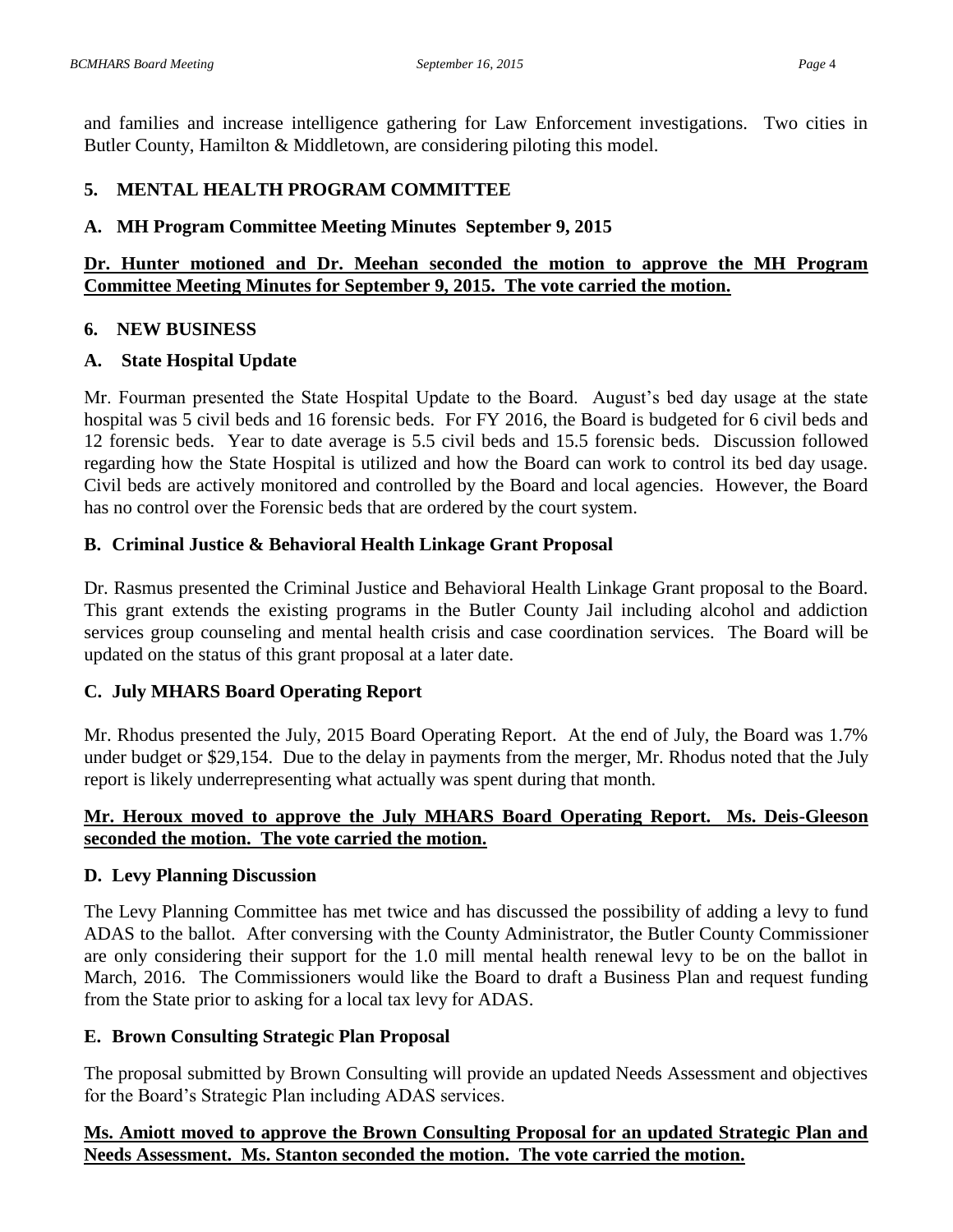## **F. Pitney Bowes Postage Machine Proposal**

The Board's postage machine lease is up this year. The new proposal is for a smaller machine due to the Board's decreased use of postage via the usage of BoardDocs. The new lease amount is \$135 a month for 60 months. The last machine's lease cost was \$312 per month. This proposal is only for the cost to lease the machine and not for supplies or postage which are purchased as needed.

## **Ms. Hacker moved to approve the Pitney Bowes Postage Machine proposal. Ms. Stanton seconded the motion. The vote carried the motion.**

## **G. Fast Signs Exterior Signage Proposal**

This proposal is to replace the old Butler County Mental Health Board sign on the exterior of the building with one that reflects the new Board's name and logo. The cost should not exceed \$4,525 plus the city sign permit fee.

## **Mr. Mays moved to approve the Fast Signs Exterior Signage Proposal. Mr. Swigonski seconded the motion. The vote carried the motion.**

# **H. Butler Behavioral Health Services FY 2016 Budget Amendment Request**

Mr. Rhodus presented the Butler Behavioral Health Services FY 2016 Budget Amendment Request. This request has to do with correcting Attachment 5 of the Fee for Service Contract which details how the crisis program is paid for by the Board. The updated figures represent what was agreed on by the provider and the Board during the 120 Day Notice meeting process.

Butler Behavioral also received their actual allocation amount for Central Pharmacy, as did the other agencies receiving Central Pharmacy. The Board's "yellow sheet" has been updated to show these changes. In addition, the yellow sheet has been updated to account for the new Alma's Place contract amount should the Board approve it.

# **Mr. Heroux moved to approve the Butler Behavioral Health Services FY 2016 Budget Amendment Request and the updated Board Master Budget document. Dr. Hunter seconded the motion. The vote carried the motion.**

## **I. FY 2016 Alma's Place Transitional Youth MOU**

Since the Ohio Department of Mental Health and Addiction Services eliminated funding for Hotspots projects, the Alma's place project operated by Daybreak Dayton for transitional youth services must be eliminated. The contract decreases the amount paid by the Butler County Mental Health and Addiction Recovery Services Board to \$41,498 to finish serving the youth currently in the program.

# **Mr. Tucker moved to approve the FY 2015 Alma's Place Transitonal Youth MOU. Ms. Desmond seconded the motion. The vote carried the motion.**

# **J. Mileage Policy Update**

Evans and Associates provided some updates to the Board's Expense Reimbursement Policy language to help with clarification.

## **Ms. Deis-Gleeson moved to approve the updated Expense Reimbursement Policy. Ms. Hacker seconded the motion. The vote carried the motion.**